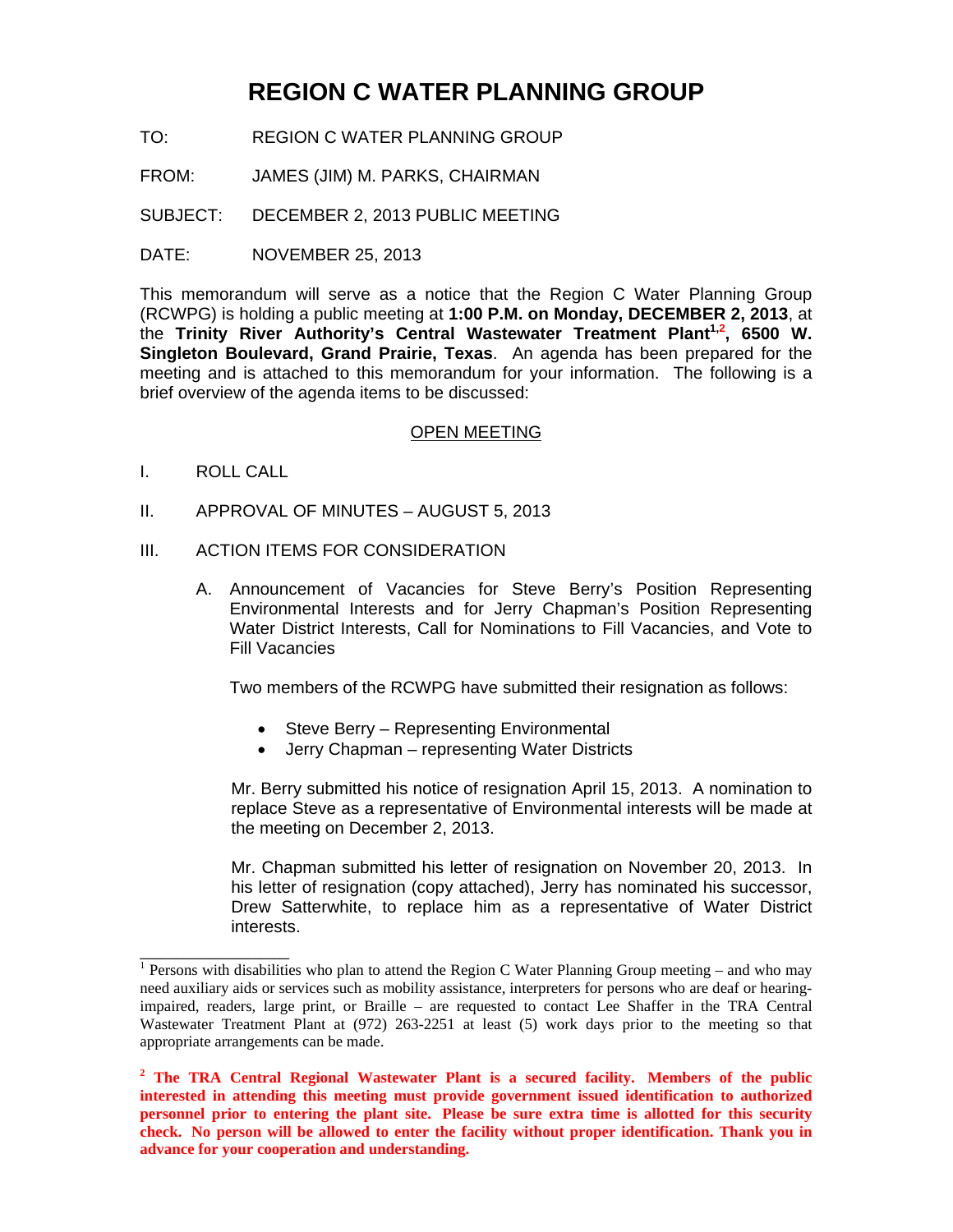RCWPG Bylaws last amended December 3, 2012, in Article VI. Voting Membership, Section 2, states, "After a vacancy occurs of a voting member, the RCWPG shall have an agenda item on the next available publicly posted meeting notice declaring the vacancy and considering nominations from the public and the membership. If no nominations are forthcoming, the Chairman shall appoint a nominating committee to provide nominations at the next regular meeting of the RCWPG. Members' terms whose have expired shall continue to serve on the RCWPG until such time the vacancy created by the expired term has been filled. Selection of any voting member must be approved by two-thirds (2/3) of the voting members present at a properly posted meeting."

B. Consider Adoption of Resolution No. 13-3 Thanking Steve Berry for his Service to the RCWPG and Adoption of Resolution No. 13-4 Thanking Jerry Chapman for his Service to the RCWPG

The RCWPG will consider adoption of Resolution Nos. 13-3 and 13-4 thanking Steve Berry and Jerry Chapman for their service to the RCWPG.

C. Announcement of Vacancies for Nine (9) Expired Terms Representing Public, Industries, Counties, Municipalities, Environmental, Electric Generating Utilities, Water Districts, Water Utilities, and River Authorities Interests, Call for Nominations to Fill Vacancies, and Vote to Fill Vacancies

Terms of nine RCWPG members expired November 1, 2013, and all nine members with expiring terms have expressed an interest in being considered for re-election.

The RCWPG will accept nominations from the planning group and the public and take action to fill the positions. Each position is a five-year commitment. The open positions are as follows:

| <b>Currently Held by</b> | Interest                             | Seeking<br><b>Re-Election</b> |
|--------------------------|--------------------------------------|-------------------------------|
| <b>Bill Ceverha</b>      | Public                               | Yes                           |
| <b>Russell Laughlin</b>  | <b>Industries</b>                    | Yes                           |
| G.K. Maenius             | Counties                             | Yes                           |
| <b>Howard Martin</b>     | <b>Municipalities</b>                | Yes                           |
| <b>Robert Scott</b>      | Environmental                        | Yes                           |
| <b>Gary Spicer</b>       | <b>Electric Generating Utilities</b> | Yes                           |
| <b>Jack Stevens</b>      | <b>Water Districts</b>               | Yes                           |
| Connie Standridge        | <b>Water Utilities</b>               | Yes                           |
| <b>Kevin Ward</b>        | <b>River Authorities</b>             | Yes                           |

D. Consider Adoption of Resolution No. 13-6 Appointing Executive Committee to Develop Slate of Officers for 2014

The RCWPG will consider adoption of Resolution No. 13-6 appointing an Executive Committee to develop a slate of officers for 2014.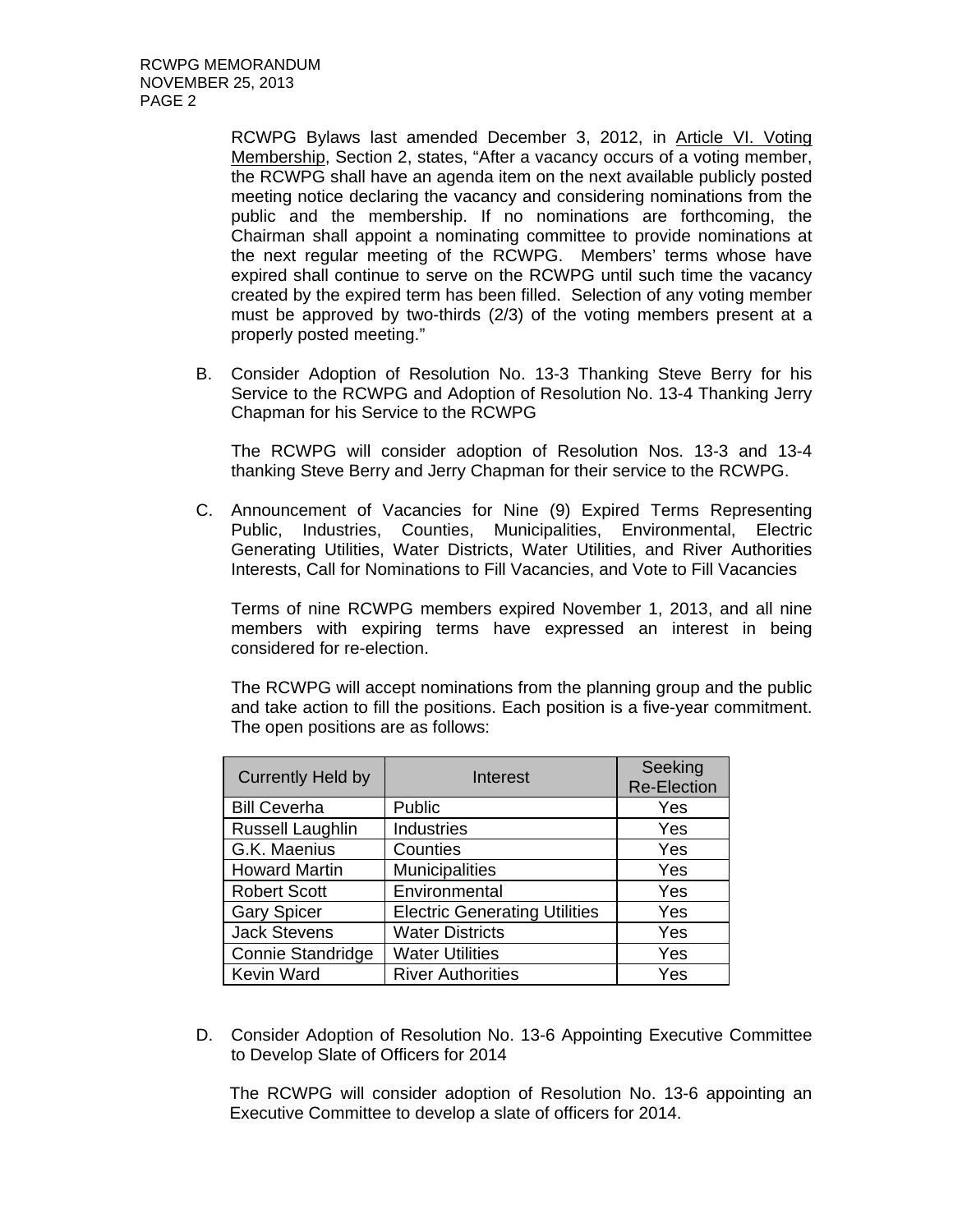## E. Election of 2014 RCWPG Officers

The RCWPG Executive Committee will present its recommendation for officers to serve during the calendar year 2014. The RCWPG will consider election of officers for the calendar year 2014.

F. Consider Approval of Winter 2013 Newsletter

The group will consider approval of the Winter 2013 Newsletter. Article topics include: Update on Regional Planning Progress, Drought Response, Voter Approval of Water Funding, Lake Ralph Hall Permit, New Security Measures at TRA facility hosting Region C Water Planning Group meetings, and Election of new Group Members and Officers.

## IV. DISCUSSION ITEMS

A. Schedule Update

Consultants will provide an update on the Regional Planning schedule, including new date for submittal of technical data in 2014.

B. Electricity Rates to be used in Cost Estimates for 2016 Plan

The consultant team will present information regarding electricity rates to be used in cost estimates for the 2016 Region C Plan.

C. Management Supply Factor

TWDB Guidelines require a table of Management Supply Factors for each WUG and WWP to be included in the 2016 Region C Plan. The Management Supply Factor is defined as the total supply (including future strategies) divided by total demand. Management Supply Factors may be pre-determined by the RCWPG.

D. Proposition 6 and Prioritization of Projects in the 2012 State Water Plan

Consultants, Chairman Parks, and TWDB Project Manager Matt Nelson will give an update on the passage of Proposition 6 and the resulting process to prioritize projects from the 2012 State Water Plan for the purpose of receiving state revolving loans through the State Water Implementation Fund for Texas (SWIFT) and State Water Implementation Revenue Fund for Texas (SWIRFT).

E. Potentially Feasible Water Management Strategies

Consultants will provide the current list of Potentially Feasible Water Management Strategies being considered for inclusion in the 2016 Region C Water Plan. Additional strategies may be added at a later time as they become known to consultants.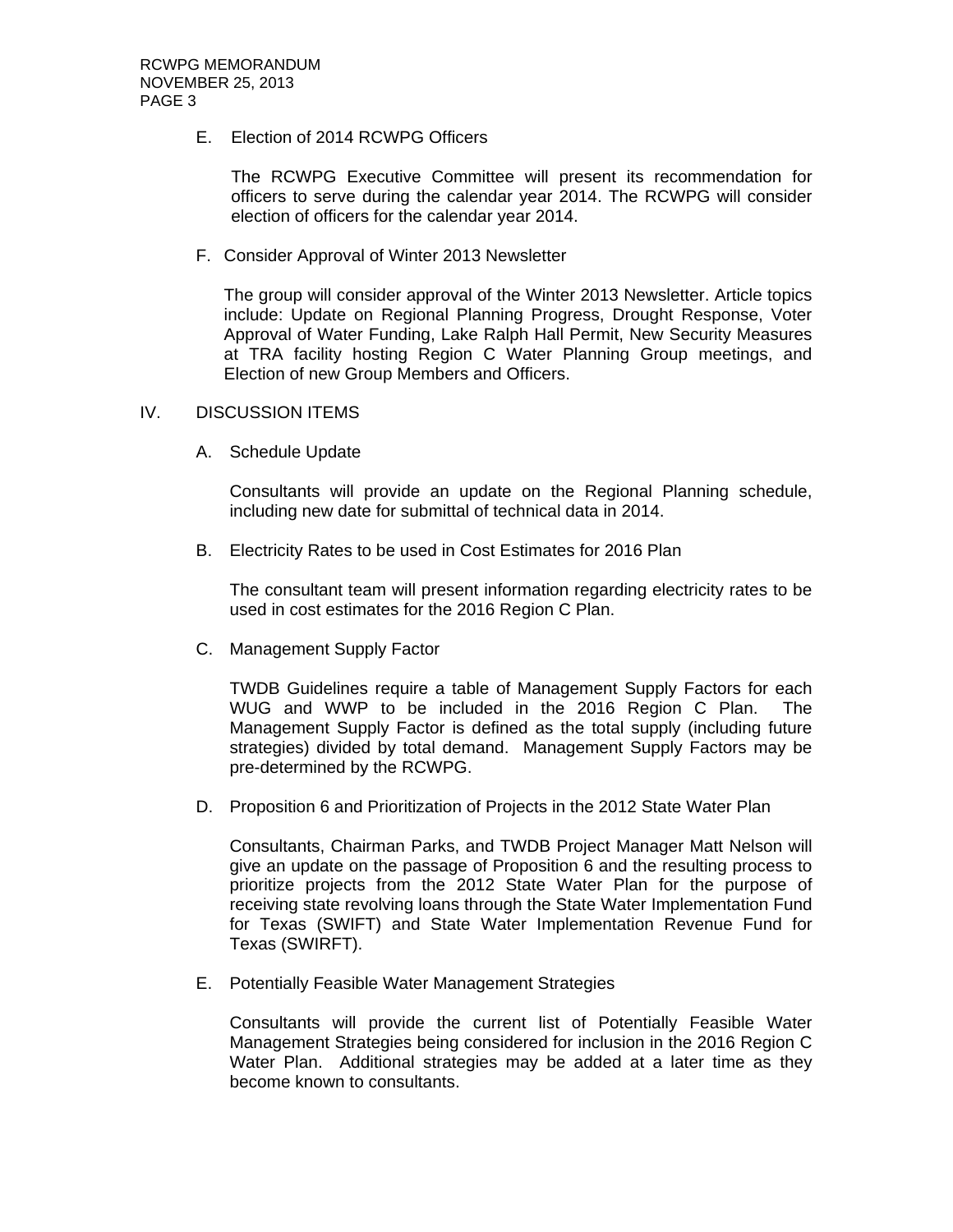F. Update on Tasks 3, 4, and 10

Consultants will update the analysis of current supplies (Task 3), identification and evaluation of WMSs (Task 4), and public participation (Task 10).

G. Next Steps

Consultants will present an update on the next steps.

- V. OTHER DISCUSSION
	- A. Updates from the Chair
	- B. Report from Regional Liaisons
	- C. Report from Texas Water Development Board
	- D. Report from Texas Department of Agriculture
	- E. Report from Texas Parks and Wildlife Department
	- F. Other Reports
	- G. Confirm Date and Location of Next Meeting Date, Time, and Location to be Determined. Potential date, April 28, 2014.
	- H. Public Comments

#### VI. ADJOURNMENT

The following items are enclosed with this memorandum:

- 1. RCWPG Agenda December 2, 2013
- 2. RCWPG Minutes August 5, 2013
- 3. Letter from Jerry Chapman Dated November 20, 2013, and Resume of Drew Satterwhite
- 4. Resolution No. 13-3
- 5. Resolution No. 13-4
- 6. Resolution No. 13-5
- cc: Ms. Fiona Allen, Designated Alternate for Kevin Ward Ms. Marion Henderson, Designated Alternate for Robert Scott Mr. Tim Fisher, Designated Alternate for Howard Martin Vacant, Designated Alternate for G. K. Maenius Ms. Sharon Hayes, Designated Alternate for James Hotopp Mr. Joe Kana, Designated Alternate for Jim McCarter Ms. Mary Vogelson, Designated Alternate for Dr. Thomas LaPoint Mr. Jim Oliver, Designated Alternate for Jack Stevens